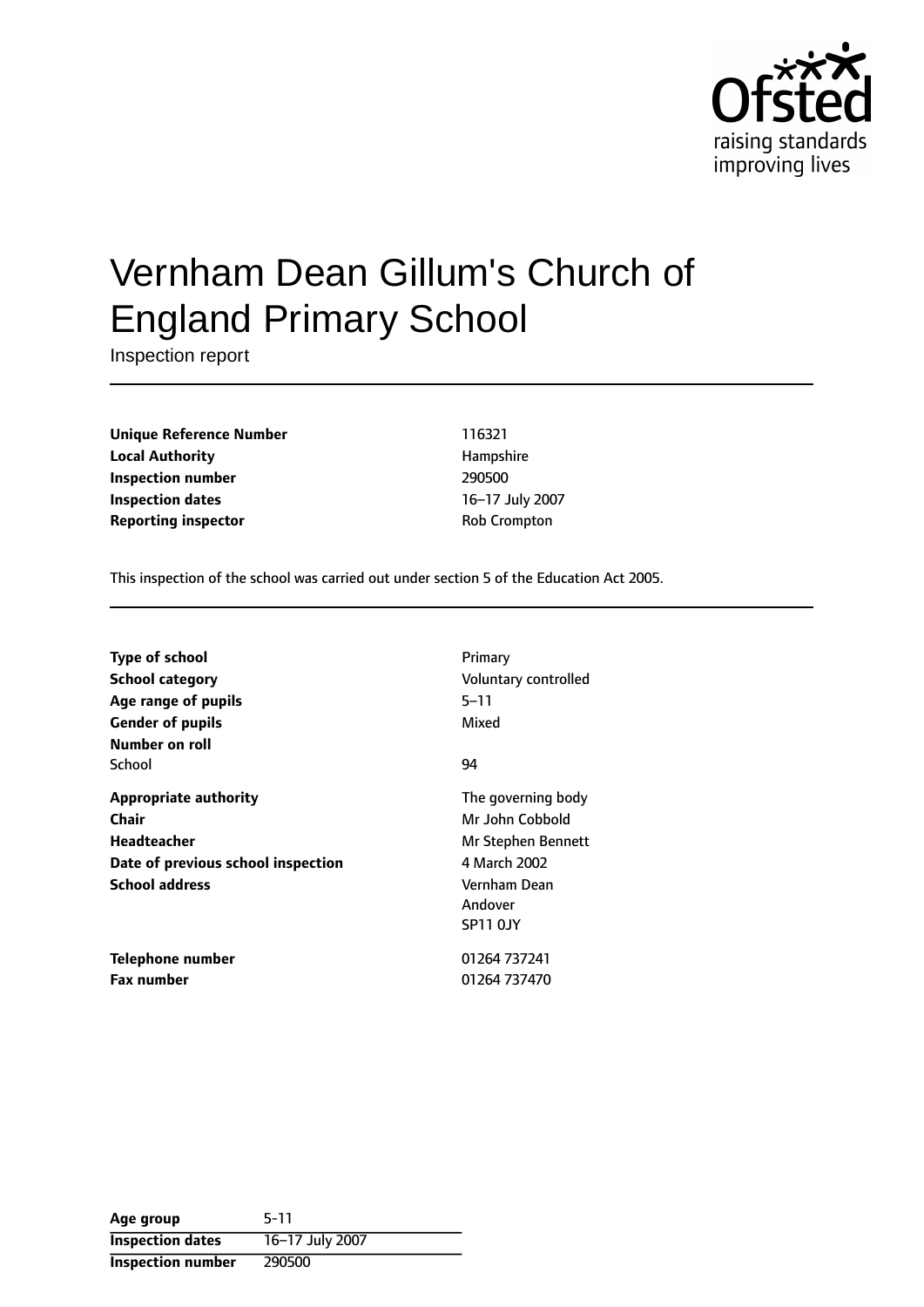© Crown copyright 2007

.

#### Website: www.ofsted.gov.uk

This document may be reproduced in whole or in part for non-commercial educational purposes, provided that the information quoted is reproduced without adaptation and the source and date of publication are stated.

Further copies of this report are obtainable from the school. Under the Education Act 2005, the school must provide a copy of this report free of charge to certain categories of people. A charge not exceeding the full cost of reproduction may be made for any other copies supplied.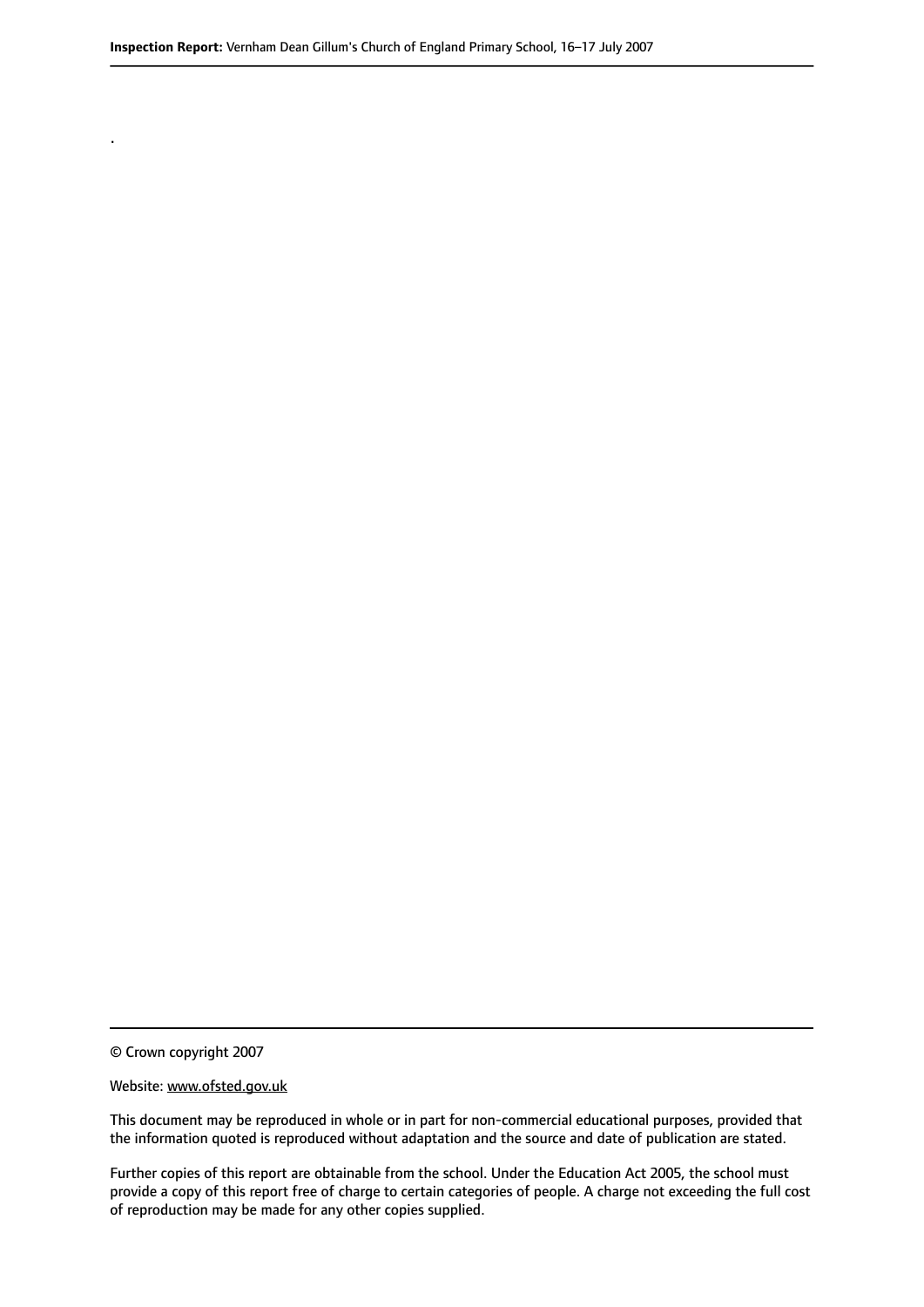# **Introduction**

The inspection was carried out by an Additional Inspector.

#### **Description of the school**

This is a small rural school serving Vernham Dean and nearby villages. The area is mainly affluent. Almost all pupils are white, the vast majority from British backgrounds. As they start school, children's attainment is generally above average. The proportion of pupils with learning difficulties is below average.

#### **Key for inspection grades**

| Grade 1 | Outstanding  |
|---------|--------------|
| Grade 2 | Good         |
| Grade 3 | Satisfactory |
| Grade 4 | Inadequate   |
|         |              |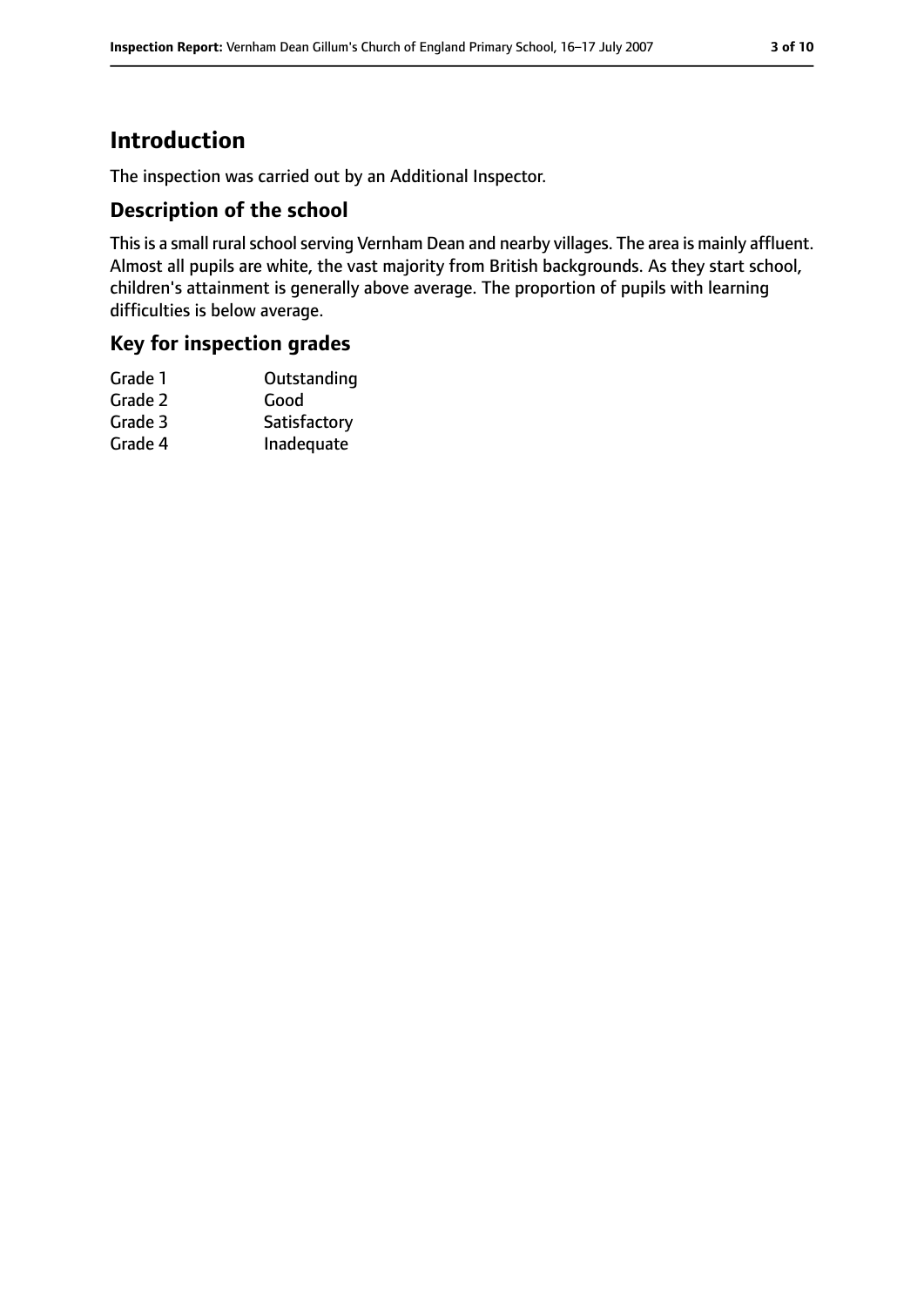# **Overall effectiveness of the school**

#### **Grade: 2**

This is a good school. Pupils are happy and achieve well as a result of good teaching. Underpinned by excellent relationships, the school's pastoral care is outstanding. The vast majority of parents are very happy with the school, finding staff approachable, committed and supportive. Pupils' personal development is outstanding. With very few exceptions, they thoroughly enjoy all the school has to offer. The school's promotion of equal opportunities for all is outstanding. It has excellent links with support agencies, which provide individual help for pupils with behavioural and emotional difficulties. Nurtured within the school's Christian ethos, pupils develop a strong sense of fairness, justice and tolerance. They make a good contribution to the school and are very well prepared for the next stage in learning and for later life.

Children make good progressin the Foundation Stage and reach standards above those expected by the end of Reception. Pupils continue to achieve very well through the school. The standards reached by Year 6 pupils are above and often well above average. More able pupils and those with particular gifts and talents achieve very well because teachers set challenging work and monitor their progress carefully. Pupils with learning difficulties generally meet or exceed their individual targets because of the effective support they receive. Teachers provide good feedback to pupils during lessons and through marking, and set targets for improvement. To some extent pupils review their own individual progress, but this is not well established enough to make a significant impact on their achievement.

An innovative and stimulating curriculum engages pupils' interests and ensures that they are well motivated and keen to learn. Planning in all subjects is very good, some shortages in computer equipment constrain learning information and communication technology (ICT). There is a good balance between the teaching of key skills in literacy, numeracy and ICT, and providing opportunities for pupils to apply and extend these in a range of subjects. Learning is enriched by extensive creative and sporting activities.

The headteacher leads with vision and determination. Systems for checking on the school's effectiveness and planning improvements are well established. This means that the leadership team has a very clear view of where action might be taken to further strengthen provision. Strong teamwork, shared values and a collegiate approach to planning for improvement are all contributory factors in moving the school forward. It is very well placed to improve further.

#### **What the school should do to improve further**

- Ensure that pupils are clear about their individual goals and what they need to do attain them.
- Acquire the equipment necessary to teach pupils about control technology and the use of computer sensors.

# **Achievement and standards**

#### **Grade: 2**

Pupils achieve very well through the school and reach above average standards. In Reception, children successfully build on their secure start, meeting or exceeding the expected levels by the end of the year. By the time they start Year 1, they are confident learners with good social, language and mathematical skills. Pupils make very good progress through Years 1 to 6 and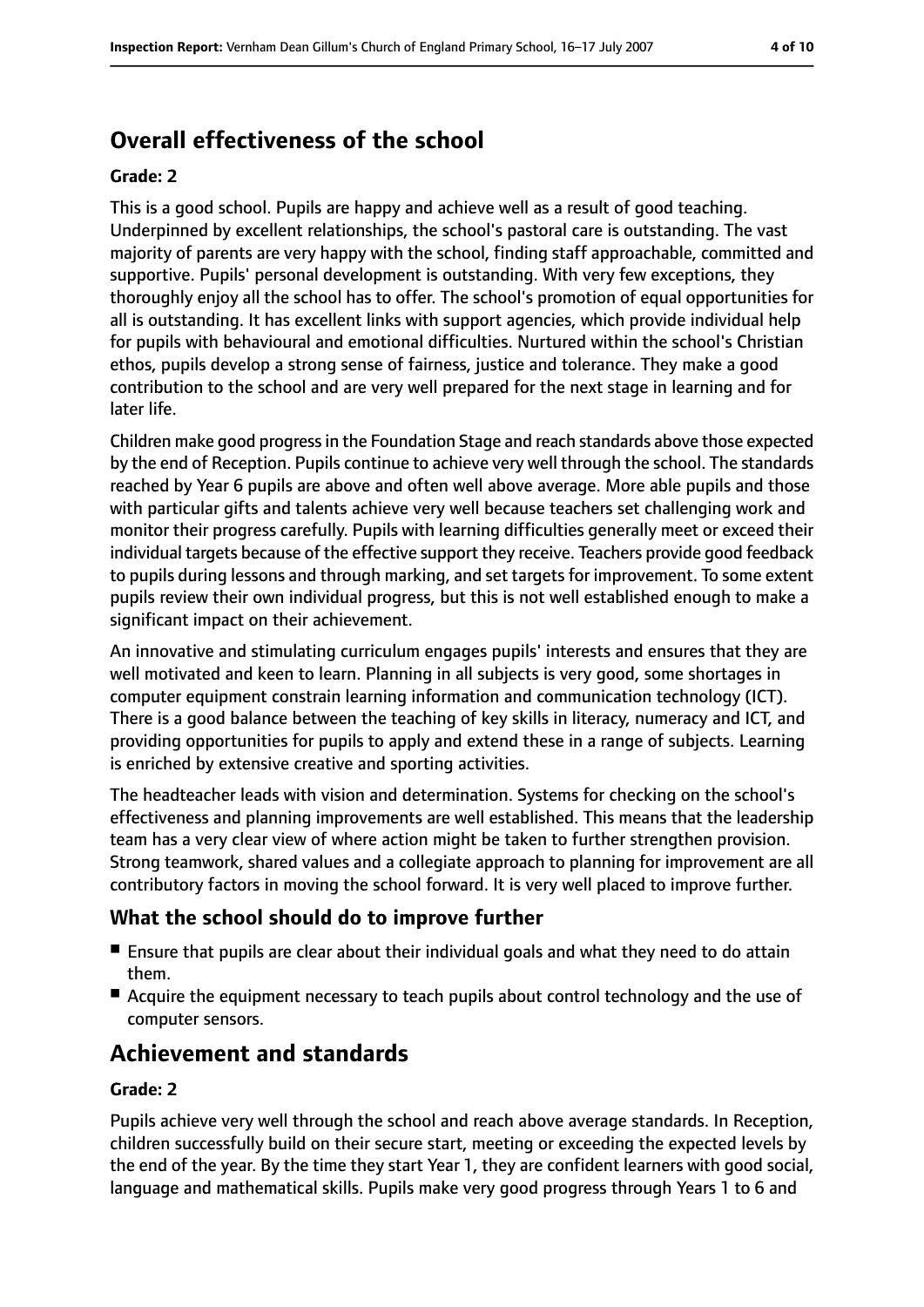standards have been consistently above average in recent years. The proportion of Year 2 pupils reaching the higher levels in writing and mathematics was twice the national average in 2006. Year 6 results in English were well above average. Eleven of the 14 pupils reached the higher levels in English and about half the pupils did so in mathematics and science. The few pupils with learning difficulties in both Year 2 and 6 outperformed those in other schools. Results of the most recent assessments indicate a very similar picture this year. Good work is also evident in art and design, design technology, music and aspects of ICT.

## **Personal development and well-being**

#### **Grade: 1**

Pupils enjoy learning and attendance rates are high. Almost all pupils have exemplary attitudes to school. A few pupils have difficulty in behaving well because of their social and emotional immaturity. Some parents expressed concerns about the impact of these pupils on their own children but pupils say they feel safe in school and are confident that they can turn to staff if they have any concerns. All pupils got along well during the inspection. Pupils have an excellent grasp of what constitutes a healthy diet and know that exercise is good for them. Their spiritual, moral, social and cultural development is outstanding overall. Pupils' strong sense of responsibility is seen in the spontaneous support they give one another. This starts early, as five-year-olds act as'buddies' to new pupils. Pupilsrespond compassionately to disaster appeals and suggest ideas themselves for charity events; as one put it, 'We help people not as fortunate as us'. Pupils gain a good understanding of cultural diversity by taking part in school and local events which have multicultural themes. Pupils' excellent moral and spiritual development is evident from the respect they show one another and their obvious joy in creative activities.

# **Quality of provision**

#### **Teaching and learning**

#### **Grade: 2**

Teaching and learning are good. Teachers plan a range of interesting activities for pupils of different abilities. Consequently, the vast majority of pupils concentrate well and are keen to take part. They discuss their ideas sensibly in pairs and express themselves clearly when answering questions. Teachers and support staff are particularly skilful in enabling the few pupils who find it difficult to behave well to focus on their work. This minimises the impact of their distracting behaviour on other pupils. Teachers use assessment information well, enabling a fine grain diagnosis of pupils' needs. This meansthat pupils of all abilities are set appropriately demanding work. Teachers increasingly set class and group targets, and encourage pupils to reflect on their own work. There is more to be done to fully develop this so that individual pupils are clear about their personal goals and what they need to do to attain them.

#### **Curriculum and other activities**

#### **Grade: 2**

The curriculum is good with outstanding features. Pupils enjoy a lively and stimulating curriculum which promotes their academic and personal development. An excellent emphasis on literacy and numeracy is not at the expense of subjects such as art and music. A commitment to an all-round education is at the heart of the school's work. A particular strength is the way in which pupils can work with a higher or lower year group if this is appropriate for their stage of development. Those with special gifts and talents are provided for well. About a third of pupils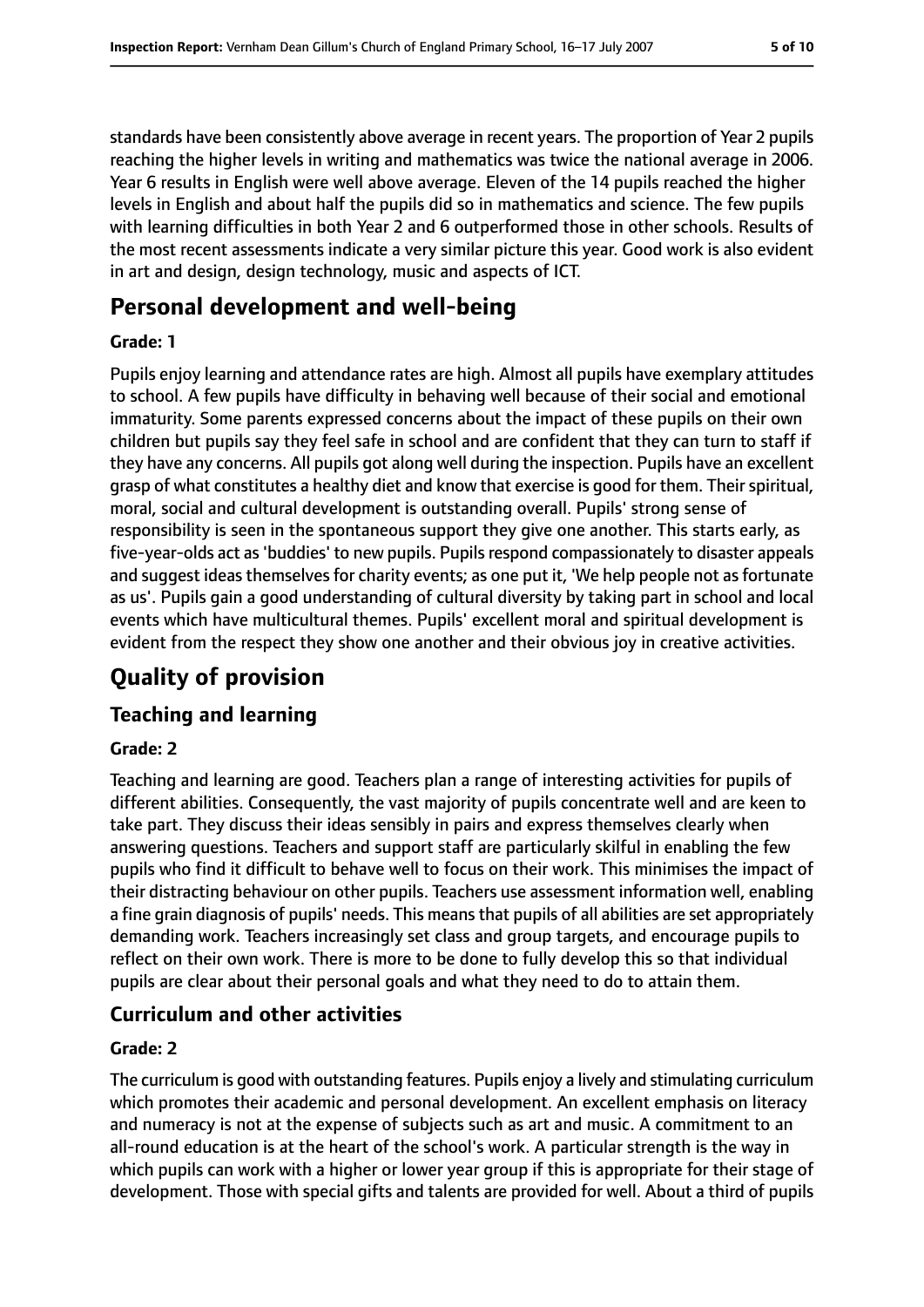are learning an instrument and there is an excellent range of opportunities for pupils with sporting talents. Many educational visits make learning real and enjoyable for pupils. One recalled his 'amazing view' of Osmington Bay during a residential trip; another marvelled at the objects she had seen during a museum visit. Older pupils spontaneously turn to ICT to find information or make presentations but a lack of suitable resources hampers their work in control technology and the use of computer sensors. There is no suitable space for indoor physical education, despite the school's continuing efforts to obtain one.

#### **Care, guidance and support**

#### **Grade: 2**

Care, guidance and support are good overall. A key feature of the school is how well teachers know pupils. The high level of care and support given to pupils contributes significantly to their enjoyment and eagerness to learn. Parents are mostly confident that children are safe and well cared for in school. One commented, 'The staff are dedicated and caring. The school is a very friendly place'. The school strikes an effective balance between supporting pupils with specific behavioural or emotional problems and ensuring other pupils are free to learn. This is entirely in keeping with the values expressed in its mission statement '... to provide each child with the skills for living, inspiring them to reach their full potential...' and reflects an excellent commitment to inclusion. Close links with external agencies mean that extra support is available whenever necessary. Teachers provide good feedback in their marking and pupils' academic achievement is tracked carefully. Staff are broadly aware of the progress made by pupils with behavioural and emotional problems and have frequent discussions about them. However, records are not specific enough about how they have improved over time and the next small steps they need in order to make further progress.

### **Leadership and management**

#### **Grade: 2**

Leadership and management are good. The headteacher has a clear vision for the school. He has the confidence of staff, governors and parents, and is popular with pupils. The school evaluates its performance accurately. Rigorous analysis of data means that potential areas for improvement are identified. This has proved effective in spotting trends and addressing any gaps in pupils' learning. All staff have additional responsibilities and carry them out well. Their collaborative work in revising the curriculum has been extremely effective in providing creative, stimulating and cohesive activities for pupils. Governors visit regularly to observe lessons and meet staff so they are able to form an increasingly accurate view of strengths and weaknesses. They are active in contributing ideas and asking pertinent, probing questions. Governors are rightly reviewing the criteria which they use to judge the school's effectiveness in order to ensure that provision for all aspects of pupils' personal development and well-being are systematically evaluated.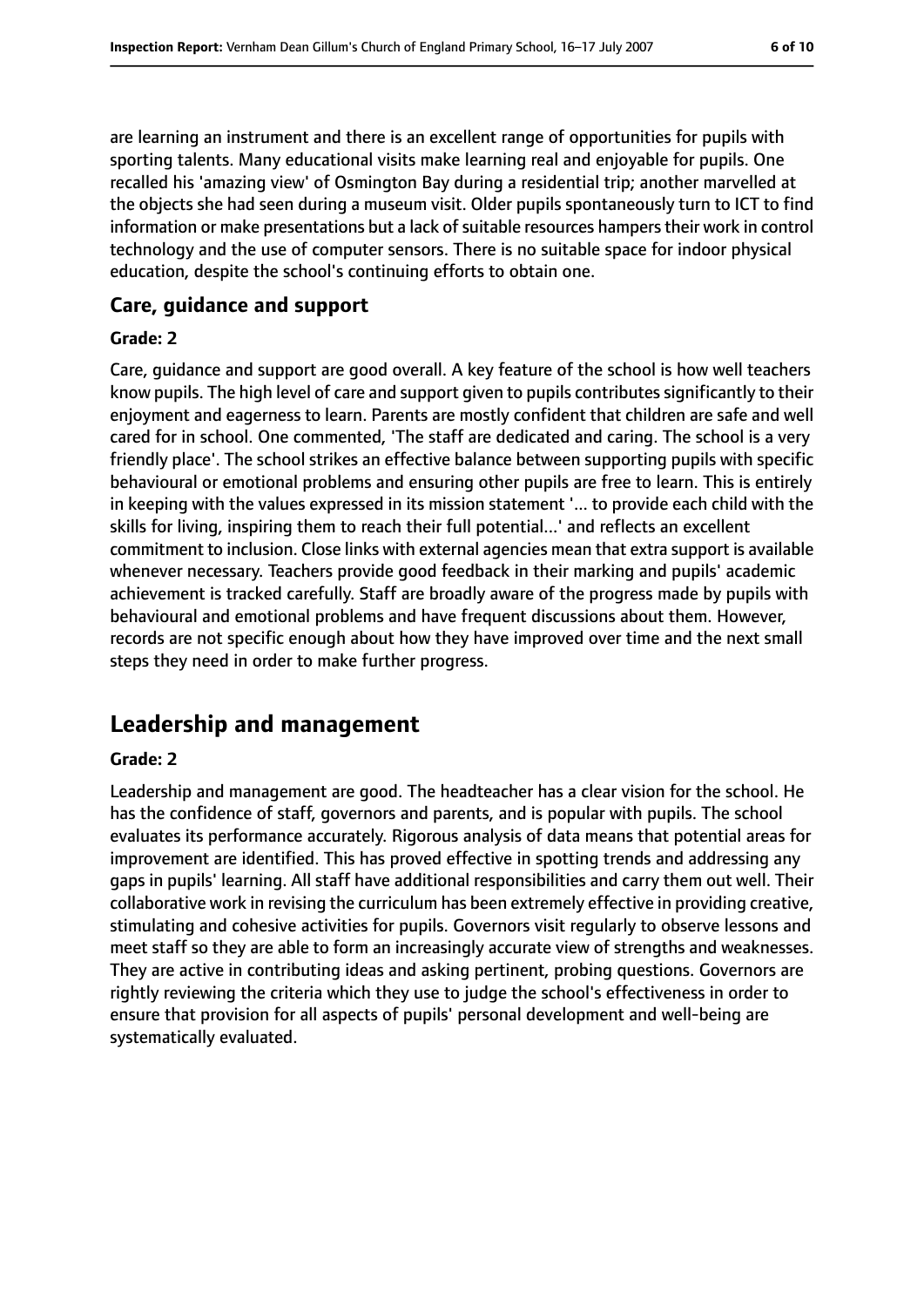**Any complaints about the inspection or the report should be made following the procedures set out in the guidance 'Complaints about school inspection', which is available from Ofsted's website: www.ofsted.gov.uk.**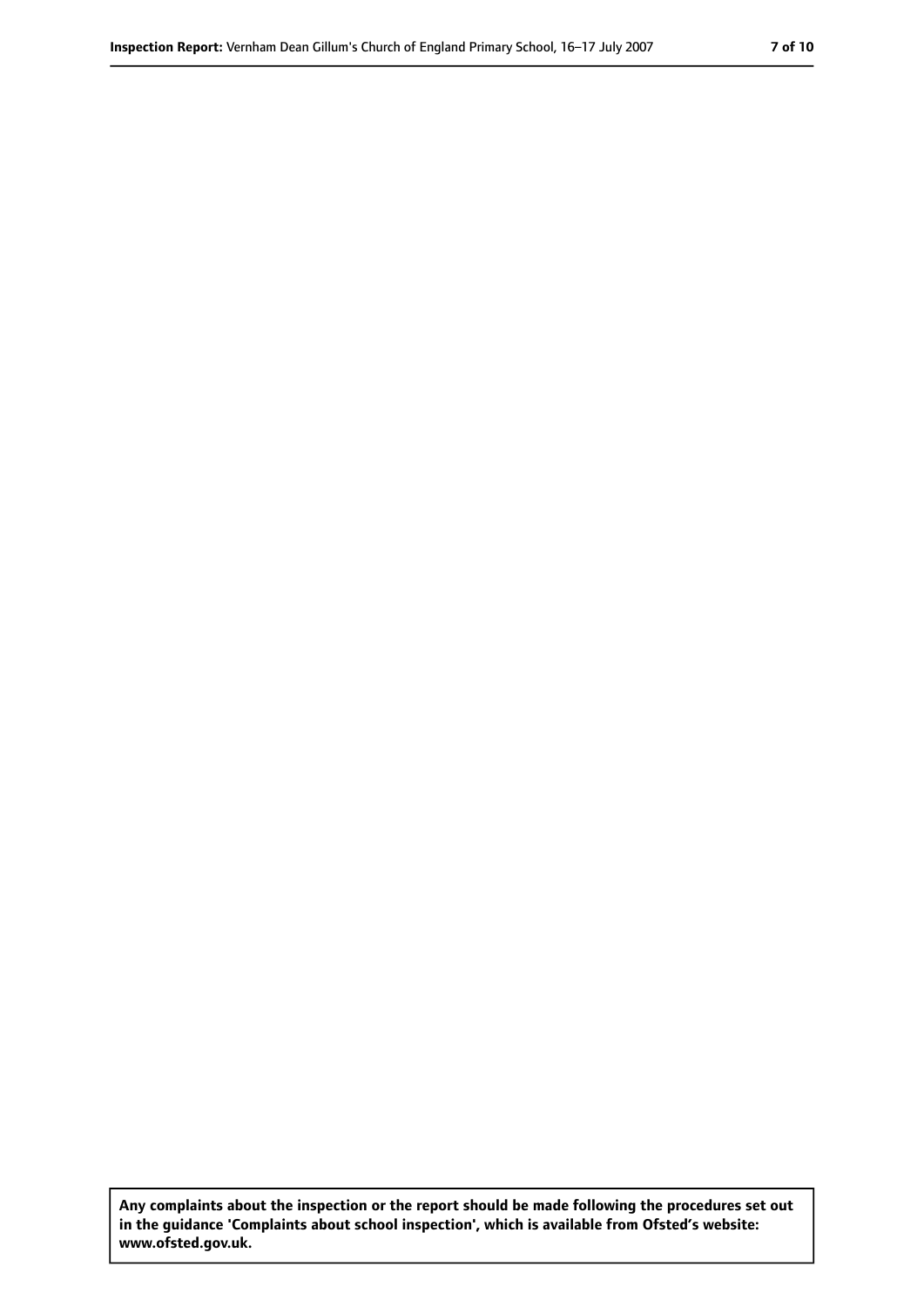# **Inspection judgements**

| $^\dagger$ Key to judgements: grade 1 is outstanding, grade 2 good, grade 3 satisfactory, and grade 4 | <b>School</b>  |
|-------------------------------------------------------------------------------------------------------|----------------|
| inadeauate                                                                                            | <b>Overall</b> |

### **Overall effectiveness**

| How effective, efficient and inclusive is the provision of education, integrated<br>care and any extended services in meeting the needs of learners? |     |
|------------------------------------------------------------------------------------------------------------------------------------------------------|-----|
| How well does the school work in partnership with others to promote learners'<br>well-being?                                                         |     |
| The quality and standards in the Foundation Stage                                                                                                    |     |
| The effectiveness of the school's self-evaluation                                                                                                    |     |
| The capacity to make any necessary improvements                                                                                                      |     |
| Effective steps have been taken to promote improvement since the last<br>inspection                                                                  | Yes |

### **Achievement and standards**

| How well do learners achieve?                                                                               |  |
|-------------------------------------------------------------------------------------------------------------|--|
| The standards <sup>1</sup> reached by learners                                                              |  |
| How well learners make progress, taking account of any significant variations between<br>groups of learners |  |
| How well learners with learning difficulties and disabilities make progress                                 |  |

#### **Personal development and well-being**

| How good is the overall personal development and well-being of the<br>learners?                                  |  |
|------------------------------------------------------------------------------------------------------------------|--|
| The extent of learners' spiritual, moral, social and cultural development                                        |  |
| The behaviour of learners                                                                                        |  |
| The attendance of learners                                                                                       |  |
| How well learners enjoy their education                                                                          |  |
| The extent to which learners adopt safe practices                                                                |  |
| The extent to which learners adopt healthy lifestyles                                                            |  |
| The extent to which learners make a positive contribution to the community                                       |  |
| How well learners develop workplace and other skills that will contribute to<br>their future economic well-being |  |

### **The quality of provision**

| How effective are teaching and learning in meeting the full range of the<br>learners' needs?          |  |
|-------------------------------------------------------------------------------------------------------|--|
| How well do the curriculum and other activities meet the range of needs<br>and interests of learners? |  |
| How well are learners cared for, guided and supported?                                                |  |

#### **Annex A**

 $^1$  Grade 1 - Exceptionally and consistently high; Grade 2 - Generally above average with none significantly below average; Grade 3 - Broadly average to below average; Grade 4 - Exceptionally low.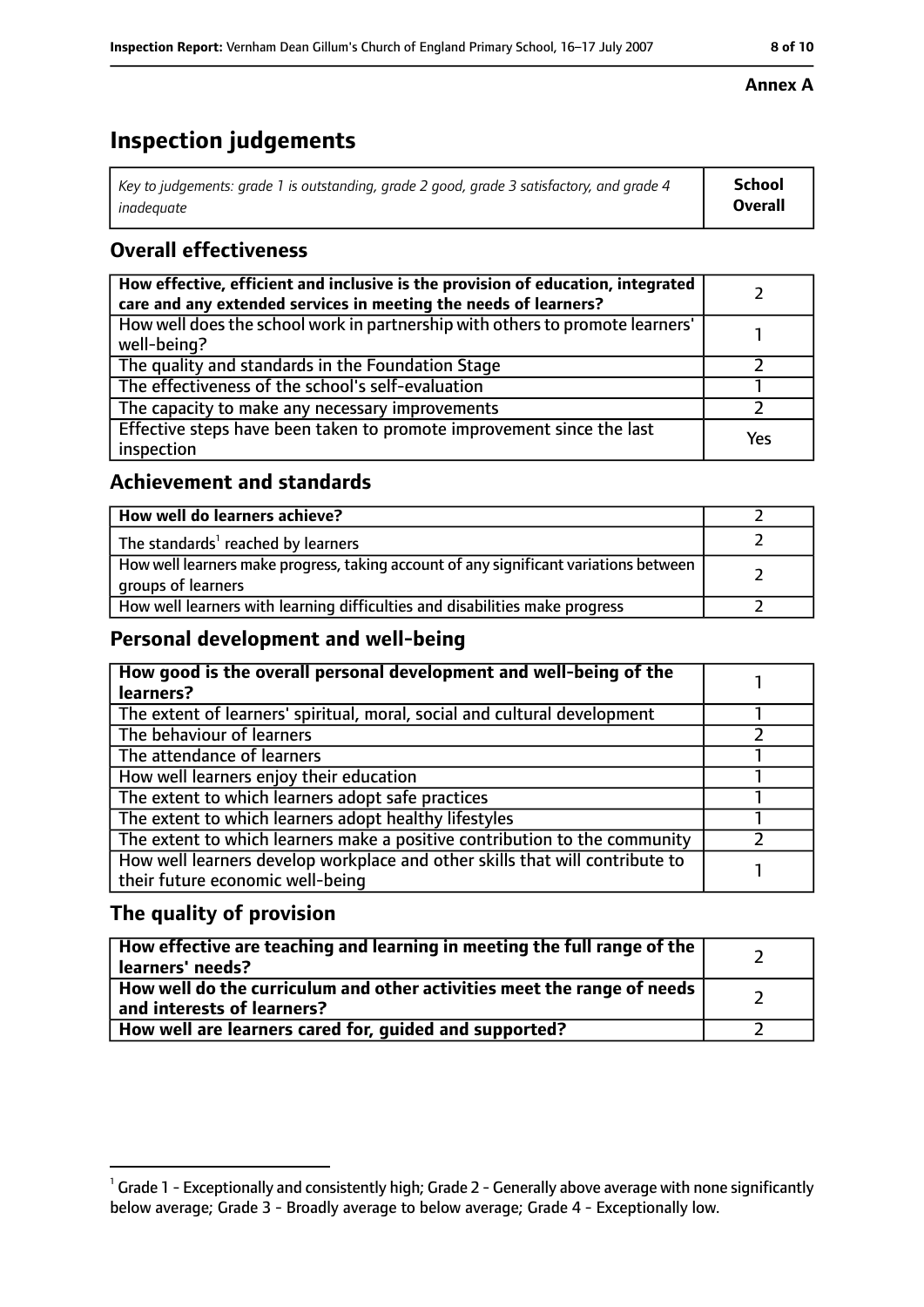# **Leadership and management**

| How effective are leadership and management in raising achievement<br>and supporting all learners?                                              |               |
|-------------------------------------------------------------------------------------------------------------------------------------------------|---------------|
| How effectively leaders and managers at all levels set clear direction leading<br>to improvement and promote high quality of care and education |               |
| How effectively performance is monitored, evaluated and improved to meet<br>challenging targets                                                 |               |
| How well equality of opportunity is promoted and discrimination tackled so<br>that all learners achieve as well as they can                     |               |
| How effectively and efficiently resources, including staff, are deployed to<br>achieve value for money                                          | $\mathcal{P}$ |
| The extent to which governors and other supervisory boards discharge their<br>responsibilities                                                  | $\mathcal{L}$ |
| Do procedures for safequarding learners meet current government<br>requirements?                                                                | <b>Yes</b>    |
| Does this school require special measures?                                                                                                      | <b>No</b>     |
| Does this school require a notice to improve?                                                                                                   | <b>No</b>     |

## **Annex A**